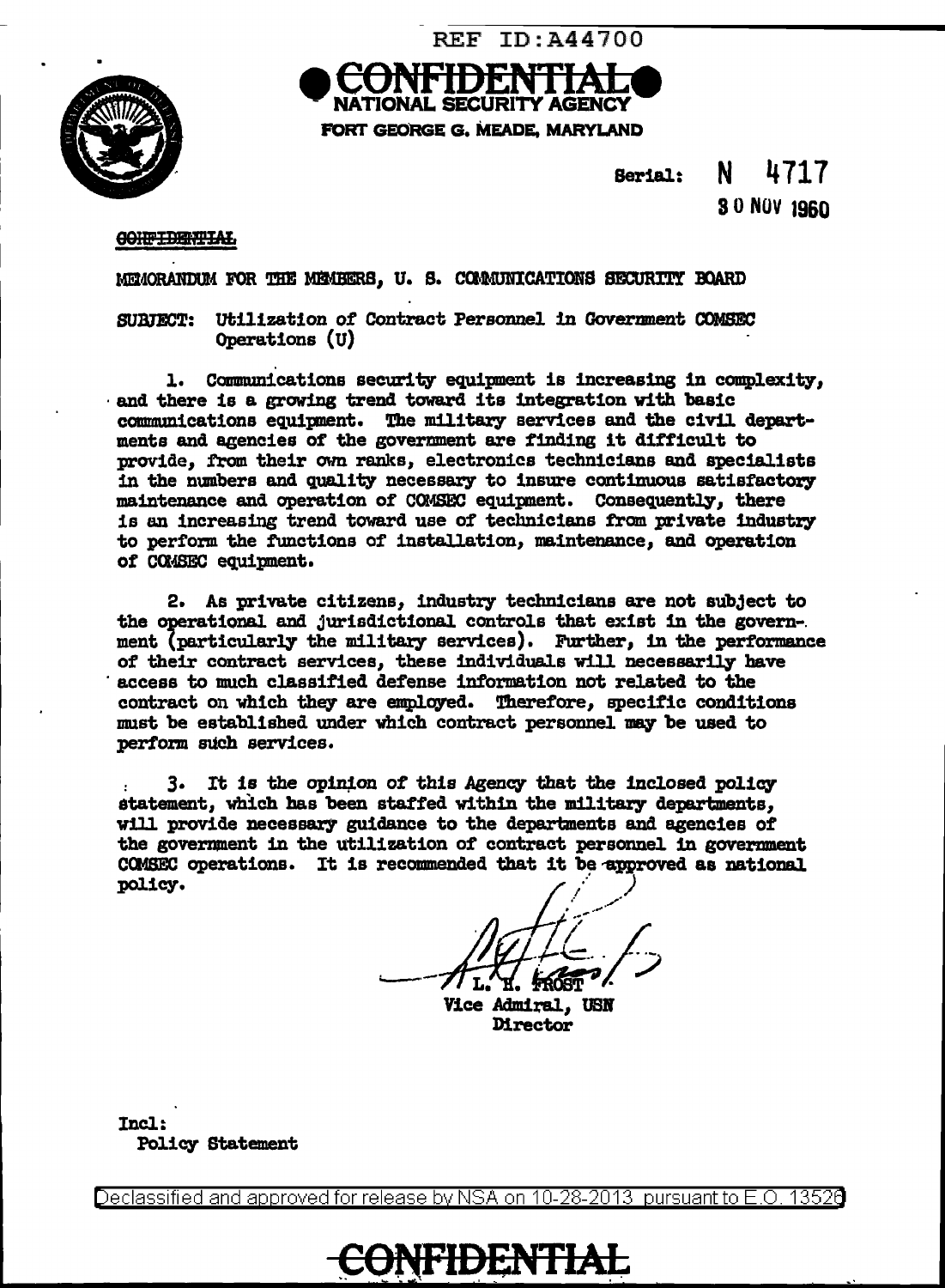# NFIDENTIA

#### **CONFIDENTIAL**

 $\tilde{\mathbf{r}}$ 

UTILIZATION OF CONTRACT PERSONNEL IN GOVERNMENT **COMSEC OPERATIONS** 

1. As a general policy, the installation, maintenance, and operation of crypto-equipment within government communications facilities at U. S. Government establishments, and the training of personnel for such duties, shall be performed by appropriately cleared U. S. citizens who are members of the military services or are civilian employees of the government. In conformance with this policy, all affected departments and agencies should take action to develop the capability of performing these functions utilizing personnel under their direct control.

2. It is recognized that there may be instances in which the capability of installing or maintaining classified crypto-equipment or of conducting crypto-equipment maintenance training is inadequate or does not yet exist within a military or civil department or agency of the government. In these circumstances, such functions may be performed by U. S. citizens from U. S. private industry, hereinafter termed "contract personnel", with the approval of the Chief of Staff, U. S. Army; the Chief of Naval Operations; the Chief of Staff, U. S. Air Force; the head of the concerned civil department or agency of the government; or an authorized representative of any of the above. In order to avoid possible interference with existing cryptographic contracts, the Director, National Security Agency, should be consulted in the selection of contractors.

3. If maintenance by contract personnel is considered necessary on a permanent basis, or if use of contract personnel involves or is expected to involve their access to operational cryptographic keying material or classified operational traffic, specific prior approval shall be requested from the Secretary of Defense as the Executive Agent for the government for all COMSEC matters. In each case the Executive Agent shall be furnished, through the Director, National Security Agency, details and justification in support of the request.

4. In circumstances where contract personnel are used to perform cryptographic functions within the provisions of this policy, contracts shall specify that information available to or obtained by personnel directly involved in performing contract services shall be handled within the contractor organization in strict accordance with need-to-know as established by the cognizant U.S. government authority.

## CONFIDENTIAL